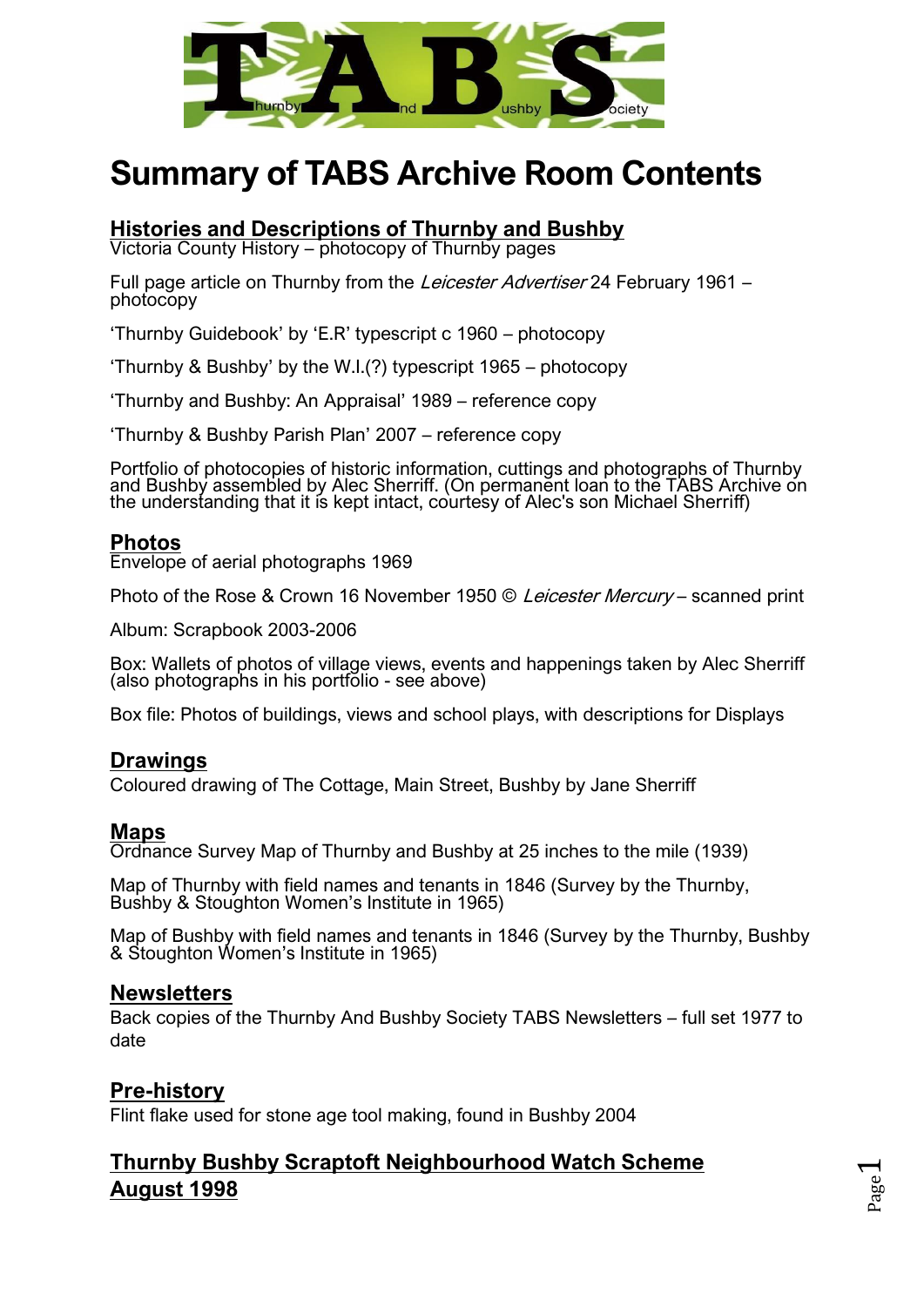Certificate awarded to Thurnby, Bushby, Scraptoft and Stoughton Neighbourhood Watch Scheme in recognition of its contribution and commitment to community safety and support of the Leicestershire Constabulary

September 2004 Folder containing information about Thurnby Bushby Scraptoft Neighbourhood Watch Scheme prepared for village Fete

April 2008

Certificate awarded by Leicestershire Constabulary to Thurnby Bushby Scraptoft Neighbourhood Watch in recognition made towards supporting neighbourhood policing and the local community

## **Best Village Competition**

2004-2008 Folder: Best Village Competition Entries

2005

Certificate Calor Best Village Competition awarded: congratulates Thurnby & Bushby winner Information Technology

2008

Certificate awarded by Rural Community Council (Leicestershire and Rutland): congratulate Thurnby & Bushby on being commended in the Best Village Award Category of the Leicestershire and Rutland Best village competition

April 2008

Certificate awarded by Calor Best Village Competition: congratulates Thurnby & Bushby nominee Information Technology

# **Parish Plan**

2003- 2007

File: Thurnby & Bushby Parish Plan Questionnaire

Thurnby & Bushby Questionnaire for Young People

Thurnby & Bushby Parish Plan Questionnaire Comments

Thurnby & Bushby Questionnaire for Young People Comments

2003-2007

Envelope: Thurnby & Bushby Parish Plan Slogan Competition 2004

Plastic Pocket: Photos/information re Thurnby & Bushby Parish

Hard Copy: Thurnby & Bushby Parish Plan Power Point For Schools Folder: Filed Papers

November 2004: Party in the Hall Album

Folder: Parish Plan Action Plan

July 2005: Compilation Conservation Walk

## **Thurnby And Bushby Society**

Folder: TABS AGM minutes May 2004-2007 Folder TABS Committee Meeting Minutes March 1993-May 2000 and Nov. 2004 Folder: TABS Committee Meeting Minutes March 2005-August 2007 Ring Binder: TABS Annual Accounts 1968 - date